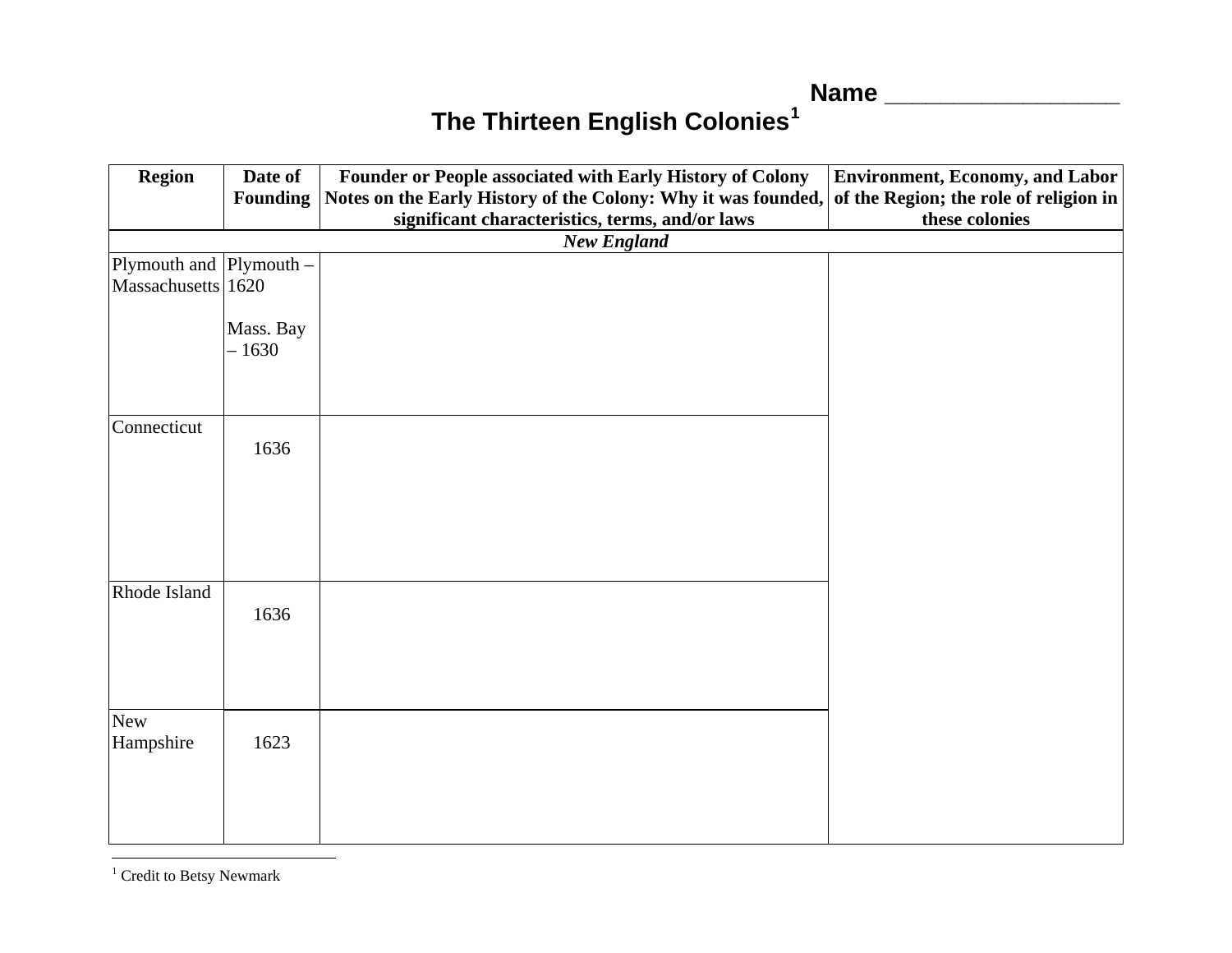| <b>Region</b> | Date of<br><b>Founding</b> | Founder or People associated with Early History of Colony<br>Notes on the Early History of the Colony: Why it was founded, of the Region; the role of religion in | <b>Environment, Economy, and Labor</b> |  |  |  |
|---------------|----------------------------|-------------------------------------------------------------------------------------------------------------------------------------------------------------------|----------------------------------------|--|--|--|
|               |                            | significant characteristics, terms, and/or laws                                                                                                                   | these colonies                         |  |  |  |
|               |                            |                                                                                                                                                                   |                                        |  |  |  |
| New York      |                            | <b>Middle Colonies</b>                                                                                                                                            |                                        |  |  |  |
|               | 1625                       |                                                                                                                                                                   |                                        |  |  |  |
|               |                            |                                                                                                                                                                   |                                        |  |  |  |
|               |                            |                                                                                                                                                                   |                                        |  |  |  |
|               |                            |                                                                                                                                                                   |                                        |  |  |  |
| New Jersey    | 1664                       |                                                                                                                                                                   |                                        |  |  |  |
|               |                            |                                                                                                                                                                   |                                        |  |  |  |
| Pennsylvania  | 1681                       |                                                                                                                                                                   |                                        |  |  |  |
|               |                            |                                                                                                                                                                   |                                        |  |  |  |
|               |                            |                                                                                                                                                                   |                                        |  |  |  |
| Delaware      | 1638                       |                                                                                                                                                                   |                                        |  |  |  |
|               |                            |                                                                                                                                                                   |                                        |  |  |  |
|               |                            |                                                                                                                                                                   |                                        |  |  |  |
|               |                            |                                                                                                                                                                   |                                        |  |  |  |